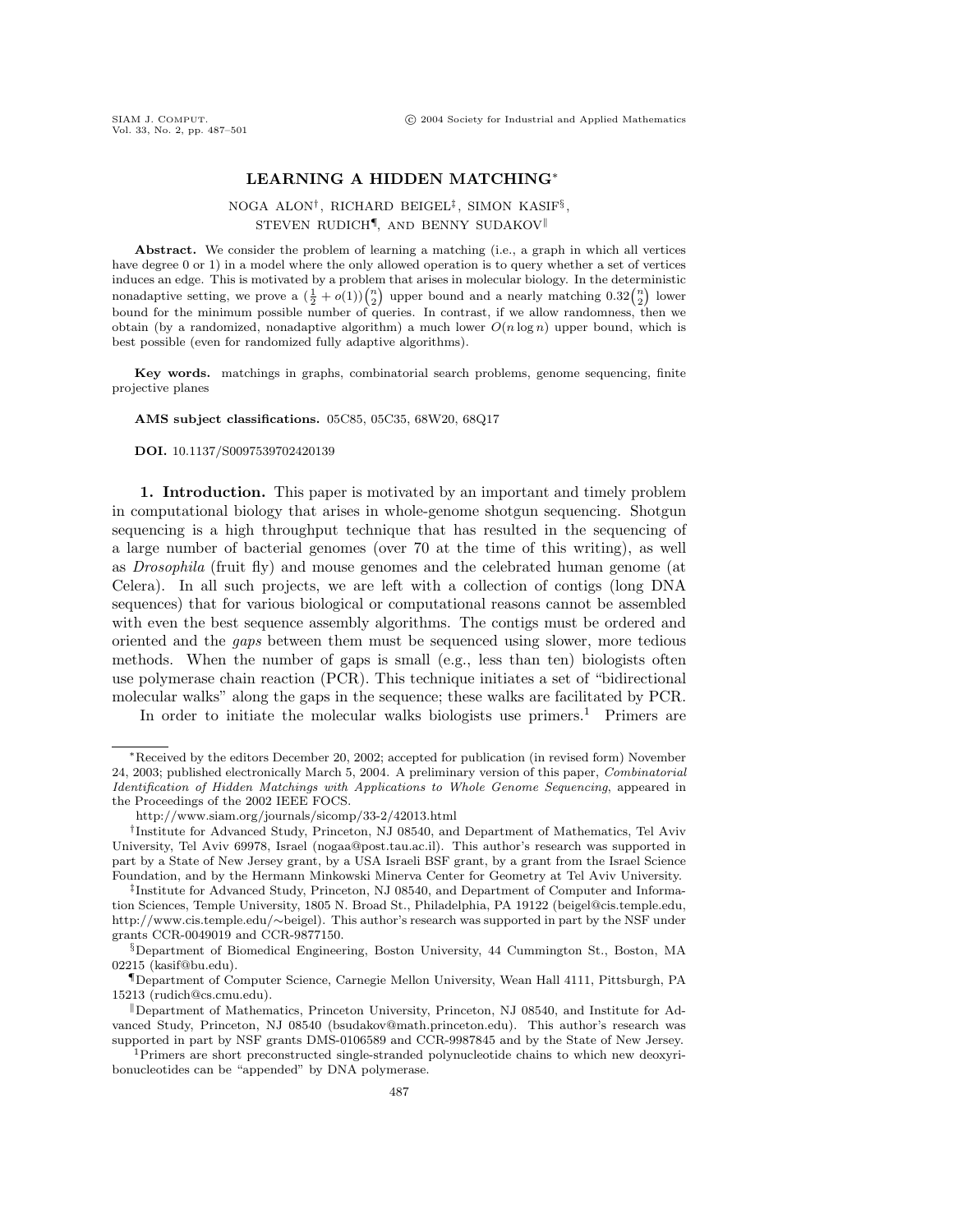designed so that they bind to unique (with respect to the entire DNA sequence) templates occurring at the end of each contig. A primer (at the right temperature and concentration) anneals to the designated unique DNA substring and promotes copying of the template starting from the primer binding site, initiating a one-directional walk along the gap in the DNA sequence. A PCR reaction occurs, and can be observed as a DNA ladder, when two primers that bind to positions on two ends of the same gap are placed in the same test tube.

If we are left with N contigs, the combinatorial (exhaustive) PCR technique tests all possible pairs (quadratically many) of  $2N$  primers by placing two primers per tube with the original uncut DNA strand. PCR products can be detected using gels, or they can be read using sequencing technology or DNA mass-spectometry. When the number of gaps is large, the quadratic number of PCR experiments is prohibitive, so primers are pooled using  $K > 2$  primers per tube; this technique is called multiplex PCR.<sup>2</sup> Our paper provides optimal strategies for pooling the primers to minimize the number of biological experiments needed in the gap-closing process.

Our gap-closing problem can be stated more generally as follows. We are given a set of chemicals, a guarantee that each chemical reacts with at most one of the others (because only primers on opposite sides of the same gap create a reaction), and an experimental mechanism to determine whether a reaction occurs when several chemicals are combined in a test tube. We wish to determine which pairs of chemicals react with each other with a minimum number of experiments.

Our problem can be modeled as the problem of identifying or learning a hidden matching given a vertex set and an allowed query operation  $([9, 2];$  see [5, 6] for an alternative formulation). A vertex will represent a chemical, an edge of the matching will represent a reaction, and a query will represent checking for a reaction when a set of chemicals are combined in a test tube. Let  $V = \{1, 2, \ldots, n\}$ . We wish to identify an unknown (not necessarily perfect) matching  $M$  on  $V$  by asking a small number of queries of the form

$$
(1.1) \tQF: does F contain at least one edge of M?
$$

where  $F$  is a subset of  $V$ . This problem is of interest even in the deterministic, fully nonadaptive case. We say that a family  $\mathcal F$  of subsets of V solves the matching problem on V if for any two distinct matchings  $M_1$  and  $M_2$  on V there is at least one  $F \in \mathcal{F}$  that contains an edge of one of the matchings and does not contain any edge of the other. Obviously, any such family enables us to learn an unknown matching deterministically and nonadaptively by asking the questions  $Q_F$  defined in (1.1) for each  $F \in \mathcal{F}$ .

Our objective is to estimate the minimum possible cardinality of a family that solves the matching problem on a set of  $n$  vertices. Toward this end, we will generalize the matching problem to finding matchings contained in a graph H (not necessarily complete) and produce an H for which we can solve the matching problem with a family of size roughly half the number of edges of H. By applying a partitioning theorem of Wilson, we can then solve the matching problem on  $n$  vertices with a family of size  $\left(\frac{1}{2} + o(1)\right)\binom{n}{2}$ .

 $2$ The earliest reference to multiplex PCR is [3]. Since then hundreds of papers report using the multiplex PCR technique to answer a diverse set of questions in molecular biology. Multiplex PCR using a simple, nonoptimal pooling strategy has recently been applied successfully at The Institute for Genomic Research (TIGR) to close gaps in a number of genomes, including Streptococcus [9].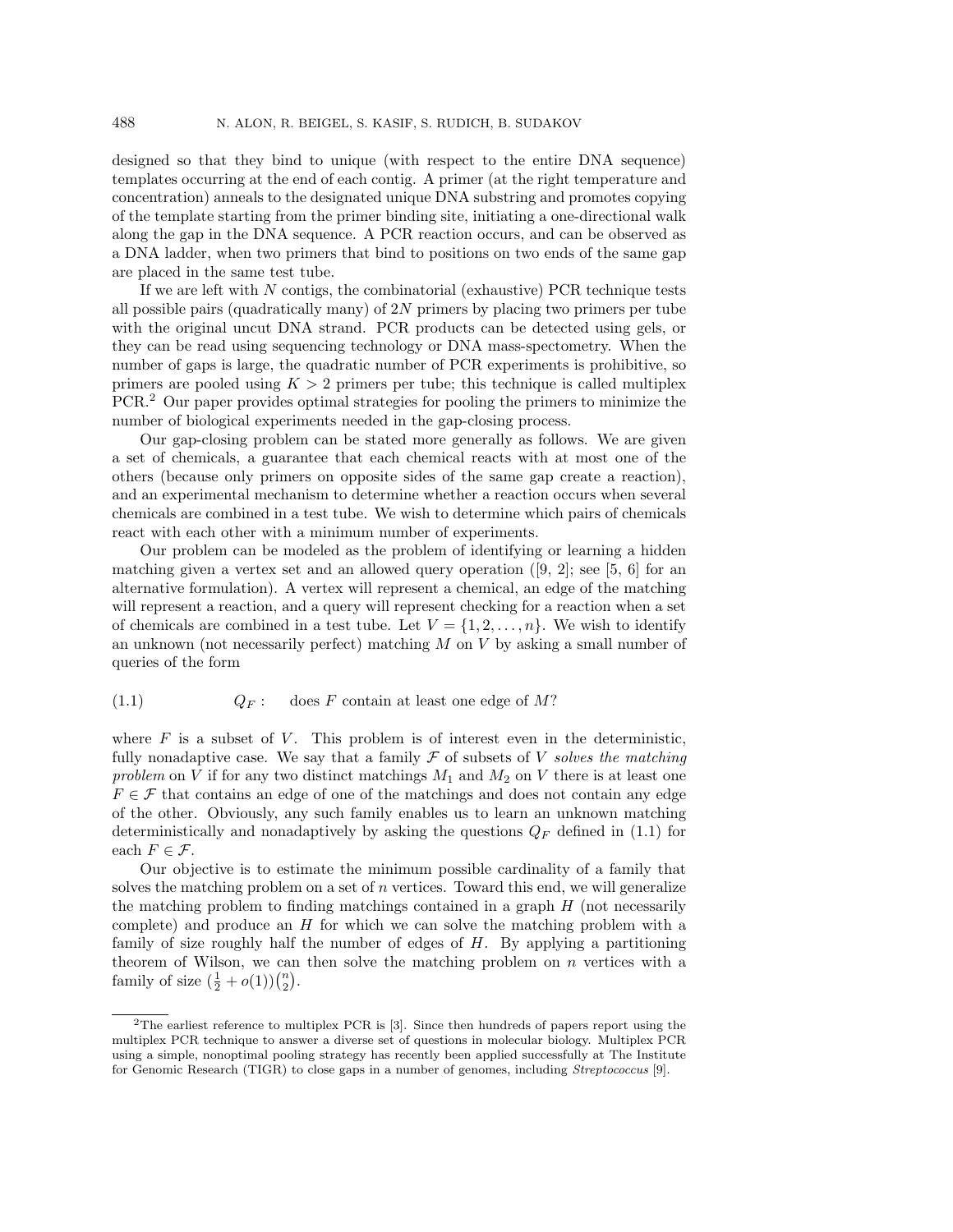We show that our construction is tight up to a constant factor, as stated in the following theorem.

THEOREM 1.1. For every  $n > 2$ , every family F that solves the matching problem on n vertices satisfies

$$
|\mathcal{F}| \ge \frac{49}{153} \binom{n}{2}.
$$

The proof of the lower bound is presented in sections 3 and 4.

Next we consider randomized nonadaptive algorithms. In contrast to the 1-round deterministic case we produce, somewhat surprisingly, an  $O(n \log n)$  solution in this model. This solution is asymptotically optimal up to a constant factor, because of the information-theoretic  $\Omega(n \log n)$  lower bound, even if we do not restrict the number of rounds. We believe that the sharp difference between deterministic and randomized nonadaptive algorithms here is remarkable; while one can hardly beat the trivial  $\binom{n}{2}$ bound in the deterministic case, the randomized fully nonadaptive algorithm is already as efficient (up to a constant factor) as the best possible fully adaptive algorithm for the problem. Moreover, the same technique shows that a hidden copy of any sparse graph, that is, a graph with a linear number of edges in which all degrees are  $O(\sqrt{n})$ , can be found, with high probability, in a 1-round randomized algorithm making only  $O(n \log n)$  queries.

Finally we present a deterministic k-round algorithm for learning a hidden matching which makes  $O(kn^{1+1/(2(k-1))}\text{polylog}n)$  queries. Our deterministic 2-round algorithm asks  $\frac{5}{4}n^{3/2}(1+o(1))$  queries of size at most  $n^{1/4}$  each. This is optimal up to a factor of 5/4 among all algorithms that make queries of size at most  $n^{1/4}$ , which may be useful in view of practical limitations on multiplexing. For  $k \geq 3$  our algorithms are based on a coloring lemma for projective planes that may be interesting in its own right.

Our techniques combine combinatorial and probabilistic tools with results about graph decomposition and about the existence of certain designs. Throughout the paper, we omit all floor and ceiling signs, whenever these are not crucial. All logarithms are in base 2, unless otherwise specified.

**2. Related work.** In an earlier paper with Fortnow and Apaydin [2] we obtained a randomized, adaptive algorithm that solves the matching problem in 8 rounds with an expected number of approximately  $0.72n \log_2 n$  queries. Our results here improve the number of rounds to 1 in the randomized case. (This comes at the cost of doubling the number of queries. If we allow 2 rounds, we can, in fact, keep the total number of queries to be roughly  $0.72n \log_2 n$ .) We further show here that in the 1-round, deterministic case, far more queries are needed, though some saving over the trivial algorithm is possible.

Grebinski and Kucherov [5, 6] consider the problem of finding a Hamilton cycle. They obtain an  $O(n \log n)$  adaptive algorithm. (They also have an  $O(n)$  purely nonadaptive solution using more powerful queries, i.e., queries that report the number of edges induced by a set of vertices. See [4, 7] as well.) Using our methods here we can show that  $\Omega(n^2)$  queries are needed for finding a Hamilton cycle in the deterministic nonadaptive case in our model. A similar  $\Omega(n^2)$  lower bound can be proved for the problem of determining the number of edges of a hidden matching, as well as for the problem of finding a hidden copy of any given bounded degree graph with  $\Omega(n)$  edges.

**3. Sparse families.** A family of sets  $A = \{A_1, \ldots, A_k\}$  is *sparse* if there is a collection of pairwise disjoint pairs of members of  $V = \bigcup_{i=1}^{k} A_i$  such that each  $A_i$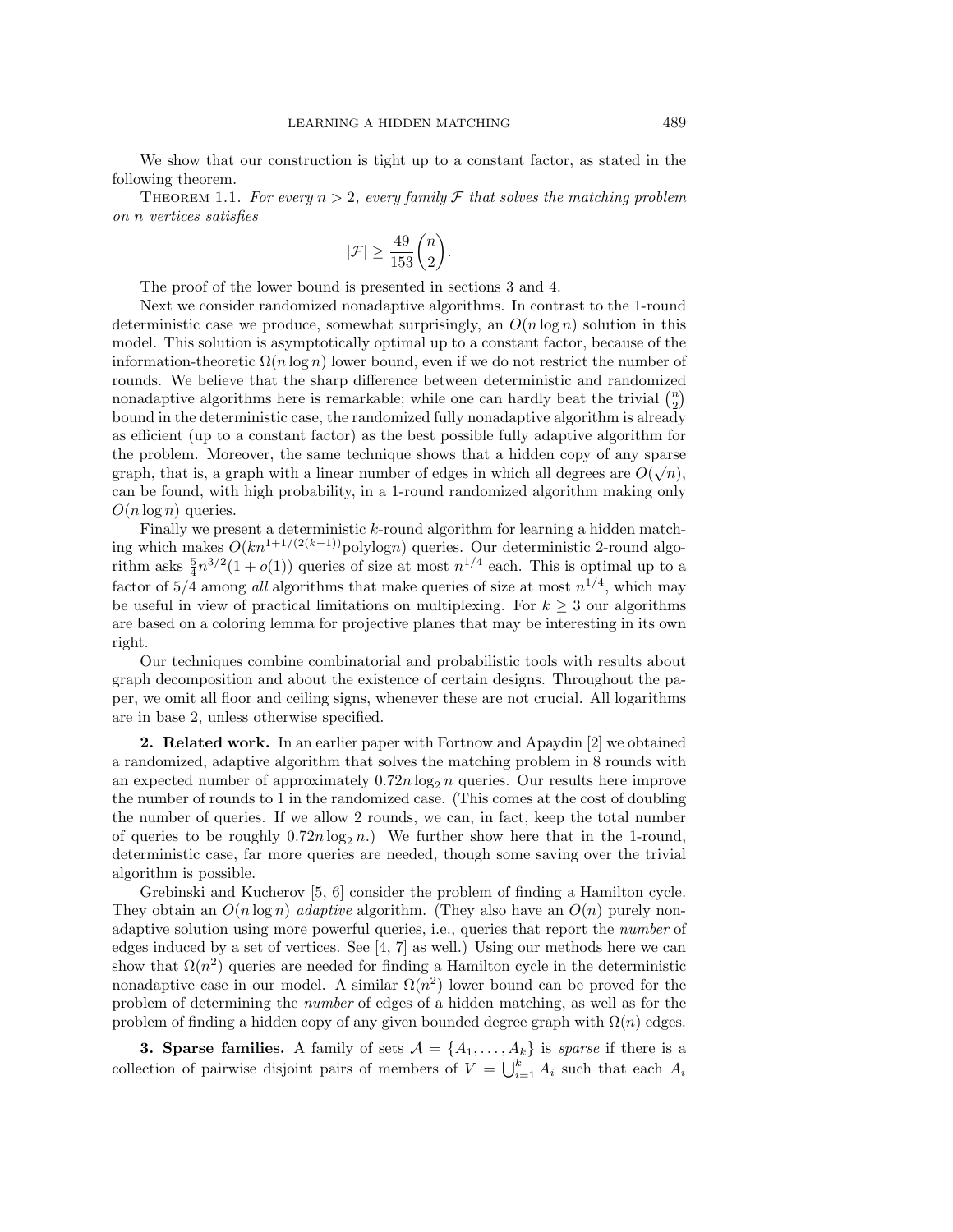contains at least one of the pairs. Therefore,  $A$  is sparse iff there is a matching on  $V$ such that the answer to each question  $Q_A$  for  $A \in \mathcal{A}$  is "yes." It is easy to see that any set of more than  $(p^2+p+1)/2$  lines in a projective plane of order p (in which each line is of size  $p + 1$ ) is not sparse, and our results here will imply that every family consisting of at most  $0.32\binom{m+2}{2}$  sets, each of size at least m, is sparse.

For a family F of subsets define the t-weight of the family, denoted  $w_t(\mathcal{F})$ , as follows:

$$
w_t(\mathcal{F}) = \sum_{F \in \mathcal{F}} \frac{1}{\binom{|F|+t}{2}}.
$$

The 2-weight is simply called the *weight* and is denoted, for short, by  $w(\mathcal{F})$ . The main lemma of this section is the following.

LEMMA 3.1. Every family  $\mathcal F$  of sets whose weight is at most 49/153 is sparse.

*Proof.* If F contains a set of size 1, then  $w(F) > 1/3 > 49/153$ . Thus we may and will assume that all sets in  $\mathcal F$  are of size at least 2. Let  $M \in \mathcal F$  be a set of minimum cardinality,  $|M| = m$ .

For a pair of distinct elements  $p, q$ , define

$$
\mathcal{F}(p,q) = \{F - \{p,q\} : F \in \mathcal{F}, \{p,q\} \not\subseteq F\}.
$$

Note that if we pick the pair  $\{p,q\}$  as a member of the matching we are trying to construct to show that F is sparse, then the members of  $\mathcal{F}(p,q)$  are precisely those that will have to be handled by the rest of the matching. This suggests proving the following claim.

*Claim.* There exists a pair of distinct elements p, q of M such that  $w(\mathcal{F}(p,q)) \leq$  $w(\mathcal{F}).$ 

To prove the claim we choose  $p, q$  randomly and uniformly among all pairs of distinct members of M and show that the expected value  $\mathbb{E}(w(\mathcal{F}(p,q)))$  is at most  $w(\mathcal{F}).$ 

Henceforth F will denote an element of  $\mathcal{F}-\{M\}$ . Let  $\kappa(F)$  denote  $|F \cap M|$ . We have that  $\mathbb{E}(w(\mathcal{F}(p,q)))$  equals

$$
= w(\mathcal{F}) - \frac{1}{\binom{m+2}{2}} + \sum_{F \neq M} \left( \frac{\kappa(F)(m - \kappa(F))}{\binom{m}{2}} \left( \frac{1}{\binom{|F|+1}{2}} - \frac{1}{\binom{|F|+2}{2}} \right) - \frac{\binom{\kappa(F)}{2}}{\binom{m}{2}} \frac{1}{\binom{|F|+2}{2}} \right)
$$
  
\n
$$
= w(\mathcal{F}) - \frac{1}{\binom{m+2}{2}} + \sum_{k < m} \sum_{\kappa(F) = k} \left( \frac{k(m-k)}{\binom{m}{2}} \left( \frac{1}{\binom{|F|+1}{2}} - \frac{1}{\binom{|F|+2}{2}} \right) - \frac{\binom{k}{2}}{\binom{m}{2}} \frac{1}{\binom{|F|+2}{2}} \right)
$$
  
\n
$$
= w(\mathcal{F}) - \frac{1}{\binom{m+2}{2}} + \frac{1}{\binom{m}{2}} \sum_{k < m} \sum_{\kappa(F) = k} \left( k(m-k) \left( \frac{\binom{|F|+2}{2}}{\binom{|F|+1}{2}} - 1 \right) - \binom{k}{2} \right) \frac{1}{\binom{|F|+2}{2}}
$$
  
\n
$$
= w(\mathcal{F}) - \frac{1}{\binom{m+2}{2}} + \frac{1}{\binom{m}{2}} \sum_{k < m} \sum_{\kappa(F) = k} \left( \frac{2k(m-k)}{|F|} - \binom{k}{2} \right) \frac{1}{\binom{|F|+2}{2}}
$$
  
\n
$$
\leq w(\mathcal{F}) - \frac{1}{\binom{m+2}{2}} + \frac{1}{\binom{m}{2}} \sum_{k < m} \sum_{\kappa(F) = k} \left( \frac{2k(m-k)}{m} - \binom{k}{2} \right) \frac{1}{\binom{|F|+2}{2}}
$$
  
\n
$$
= w(\mathcal{F}) - \frac{1}{\binom{m+2}{2}} + \frac{1}{\binom{m}{2}} \sum_{k < m} \left( \frac{2k(m-k)}{m} - \binom{k}{2} \right) \sum_{\kappa(F) = k} \frac{1}{\binom{|F|+2}{2}}
$$
  
\n
$$
=
$$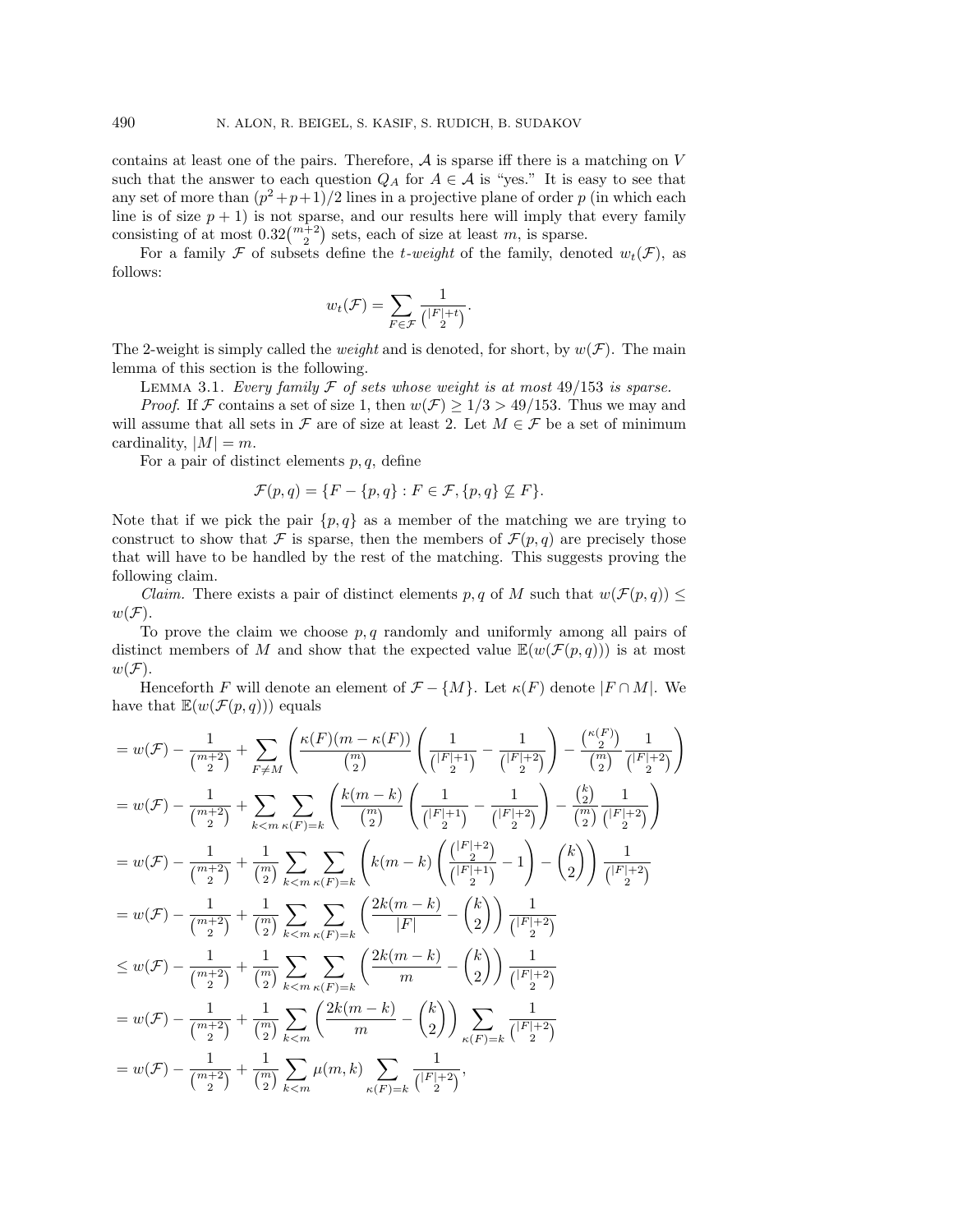where we define  $\mu(m, k) = \frac{2k(m-k)}{m} - {k \choose 2}$ . For all m, we have  $\mu(m, 0) = 0$ ,  $\mu(m, 1) =$  $2-2/m$ ,  $\mu(m, 2) = 3-8/m$ , and  $k \geq 2 \Rightarrow \mu(m, k) \leq \mu(m, 2)$ . Thus  $\mu(m, k)$  is maximized at  $k = 1$  or  $k = 2$ . Define  $\mu(m) = \max_{k \le m} \mu(m, k)$ . Now we have

$$
\mathbb{E}(w(\mathcal{F}(p,q))) \leq w(\mathcal{F}) - \frac{1}{\binom{m+2}{2}} + \frac{1}{\binom{m}{2}} \sum_{k < m} \mu(m,k) \sum_{\kappa(F)=k} \frac{1}{\binom{|F|+2}{2}}
$$
\n
$$
\leq w(\mathcal{F}) - \frac{1}{\binom{m+2}{2}} + \frac{1}{\binom{m}{2}} \sum_{k < m} \mu(m) \sum_{\kappa(F)=k} \frac{1}{\binom{|F|+2}{2}}
$$
\n
$$
= w(\mathcal{F}) - \frac{1}{\binom{m+2}{2}} + \frac{1}{\binom{m}{2}} \mu(m) \sum_{k < m} \sum_{\kappa(F)=k} \frac{1}{\binom{|F|+2}{2}}
$$
\n
$$
= w(\mathcal{F}) - \frac{1}{\binom{m+2}{2}} + \frac{1}{\binom{m}{2}} \mu(m) \sum_{F \neq M} \frac{1}{\binom{|F|+2}{2}}
$$
\n
$$
= w(\mathcal{F}) - \frac{1}{\binom{m+2}{2}} + \frac{1}{\binom{m}{2}} \mu(m) \left( w(\mathcal{F}) - \frac{1}{\binom{m+2}{2}} \right)
$$
\n
$$
= w(\mathcal{F}) - \frac{1}{\binom{m+2}{2}} + \frac{1}{\binom{m+2}{2}} \frac{(m+2)(m+1)}{m(m-1)} \mu(m) \left( w(\mathcal{F}) - \frac{1}{\binom{m+2}{2}} \right).
$$

Thus it suffices to prove that

$$
\frac{(m+2)(m+1)}{m(m-1)}\mu(m)\left(w(\mathcal{F})-\frac{1}{\binom{m+2}{2}}\right)\leq 1
$$

or, equivalently, that

$$
w(\mathcal{F}) \le \frac{m(m-1)}{(m+2)(m+1)\mu(m)} + \frac{1}{\binom{m+2}{2}}.
$$

As noted above,  $\mu(m)$  is either  $\mu(m, 1)$  or  $\mu(m, 2)$ . In the first case, we have

$$
\frac{m(m-1)}{(m+2)(m+1)\mu(m)} + \frac{1}{\binom{m+2}{2}} = \frac{m^2+4}{2(m+2)(m+1)} \ge \frac{13}{40}
$$

for  $m > 1$  (with equality at  $m = 3$ ). In the second case, we have

$$
\frac{m(m-1)}{(m+2)(m+1)\mu(m)}+\frac{1}{\binom{m+2}{2}}=\frac{1}{3}\frac{m^2(m-1)+6m-16}{(m+2)(m+1)(m-8/3)}\geq \frac{49}{153}
$$

for  $m > 2$  (with equality at  $m = 16$ ). By assumption,  $w(\mathcal{F}) \leq 49/153 < 13/40$ , completing the proof of the claim.

By repeatedly applying the claim we get smaller and smaller families of sets whose weights remain bounded by 49/153. This process must terminate with a matching that captures all members of  $\mathcal{F}$ , showing that  $\mathcal{F}$  is sparse and completing the proof of the lemma.  $\Box$ 

**4. The proof of the main result for the fully nonadaptive case.** In this short section we present the proof of Theorem 1.1. We need the following simple fact.

LEMMA 4.1. Let F be a family of subsets of  $V = \{1, 2, ..., n\}$  that solves the matching problem on V. Then, for every two distinct  $a, b \in V$ , the family  $\mathcal{F}_{a,b} =$  ${F - {a, b} : F \in \mathcal{F} \text{ and } {a, b} \subseteq F}$  is not sparse.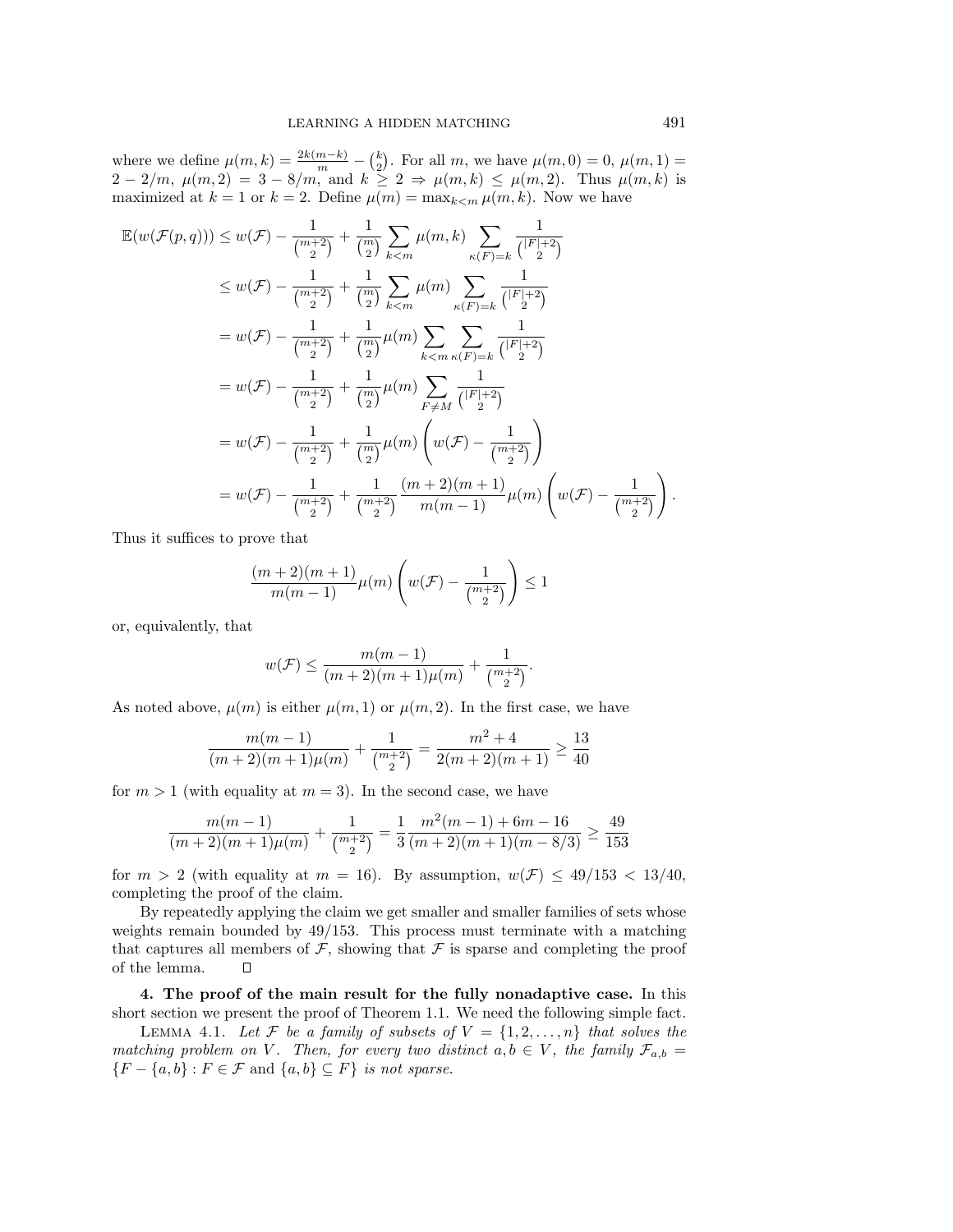*Proof.* Assume that this is false, and that  $\mathcal{F}_{a,b}$  is sparse for some  $a, b \in V$ . Then there is a matching M in  $V - \{a, b\}$  so that each member of  $\mathcal{F}_{a,b}$  contains an edge of M. But then the answers to each question  $Q_F$  with  $F \in \mathcal{F}$  for the two matchings M and  $M \cup \{a, b\}$  are identical, contradicting the fact that F solves the matching problem.  $\Box$ 

*Proof of Theorem* 1.1. Let F be a family of subsets of  $V = \{1, 2, ..., n\}$  that solves the matching problem on V. Let  $a, b$  be any pair of distinct vertices in V. We know by Lemma 4.1 that the family  $\mathcal{F}_{a,b} = \{F - \{a,b\} : F \in \mathcal{F} \text{ and } \{a,b\} \subseteq F\}$  is not sparse. Therefore, by Lemma 3.1,

$$
\sum_{F \in \mathcal{F}, \{a,b\} \subseteq F} \frac{1}{\binom{|F|}{2}} = \sum_{F' \in \mathcal{F}_{a,b}} \frac{1}{\binom{|F'|+2}{2}} > \frac{49}{153}.
$$

We can now assign, for each  $F \in \mathcal{F}$  a weight of  $1/{\binom{|F|}{2}}$  to each pair of distinct elements  $a, b \in F$ . The total weight distributed in this way is precisely  $|\mathcal{F}|$ , as the total contribution of each  $F \in \mathcal{F}$  is 1. On the other hand, the total weight assigned to each pair  $a, b \in V$  is at least  $\frac{49}{153}$ , implying that  $|\mathcal{F}| \ge \frac{49}{153} {n \choose 2}$ , as needed.

Note that the same proof supplies a  $\frac{49}{153} {n \choose 2}$  lower bound for the number of queries in any 1 round deterministic algorithm that determines the number of edges of a hidden matching on *n* vertices.

**5. Other hidden graphs.** In this section we show how to extend the methods described in the previous two sections and obtain a lower bound for the number of queries needed to find a hidden copy of a member of a given family of graphs with certain properties. Throughout the section, we make no attempt to optimize the absolute constants in our various estimates.

Let H be a family of labeled graphs on the set  $V = \{1, 2, ..., n\}$ , and suppose H is closed under isomorphism. Thus, for example,  $H$  may be the set of all Hamilton cycles on  $V$ , or all matchings on  $V$ , or all perfect matchings on  $V$ . Our objective is to learn a hidden copy of some member of  $\mathcal H$  by asking a small number of queries  $Q_F$ as given in (1.1). We say that a family  $\mathcal F$  solves the  $\mathcal H$ -problem if for any two distinct members  $H_1$  and  $H_2$  in  $H$  there is at least one  $F \in \mathcal{F}$  that contains an edge of one of the graphs  $H_i$  and does not contain any edge of the other. Obviously, any such family enables us to learn an unknown member of  $H$  deterministically and nonadaptively by asking the questions  $Q_F$  defined in (1.1) for each  $F \in \mathcal{F}$ .

THEOREM 5.1. There exists an absolute constant  $c > 0$  such that the following holds. Let  $H$  be a family of graphs on V, closed under isomorphism, and suppose that there are two distinct graphs  $H_1, H_2 \in \mathcal{H}$  and a set of vertices  $D \subset V$ ,  $|D| = d$ satisfying the following:

- (i) The graphs obtained from  $H_1$  and from  $H_2$  by omitting all edges connecting two vertices of D are identical; and
- (ii) there is a matching of at least pn edges in  $H_1$  which contains no vertices of  $D$  (clearly this matching is also a matching in  $H_2$ ).

Then, if  $1/p > d$ , every family  $\mathcal F$  that solves the H-problem satisfies  $|\mathcal F| \geq c \frac{p^2}{d^2} {n \choose 2}$ .

Note that this result provides an  $\Omega(n^2)$  lower bound for the problem of learning a perfect matching or a Hamilton cycle, and, more generally, the problem of learning a hidden copy of any fixed, bounded-degree graph with  $\Omega(n)$  edges. It also provides an  $\Omega(n^2)$  lower bound for the problem of finding a hidden copy of a vertex disjoint union of a clique of size  $n-3$  and a single edge, but *not* for the problem of finding a hidden copy of a vertex disjoint union of a clique of size  $n-2$  and a single edge (and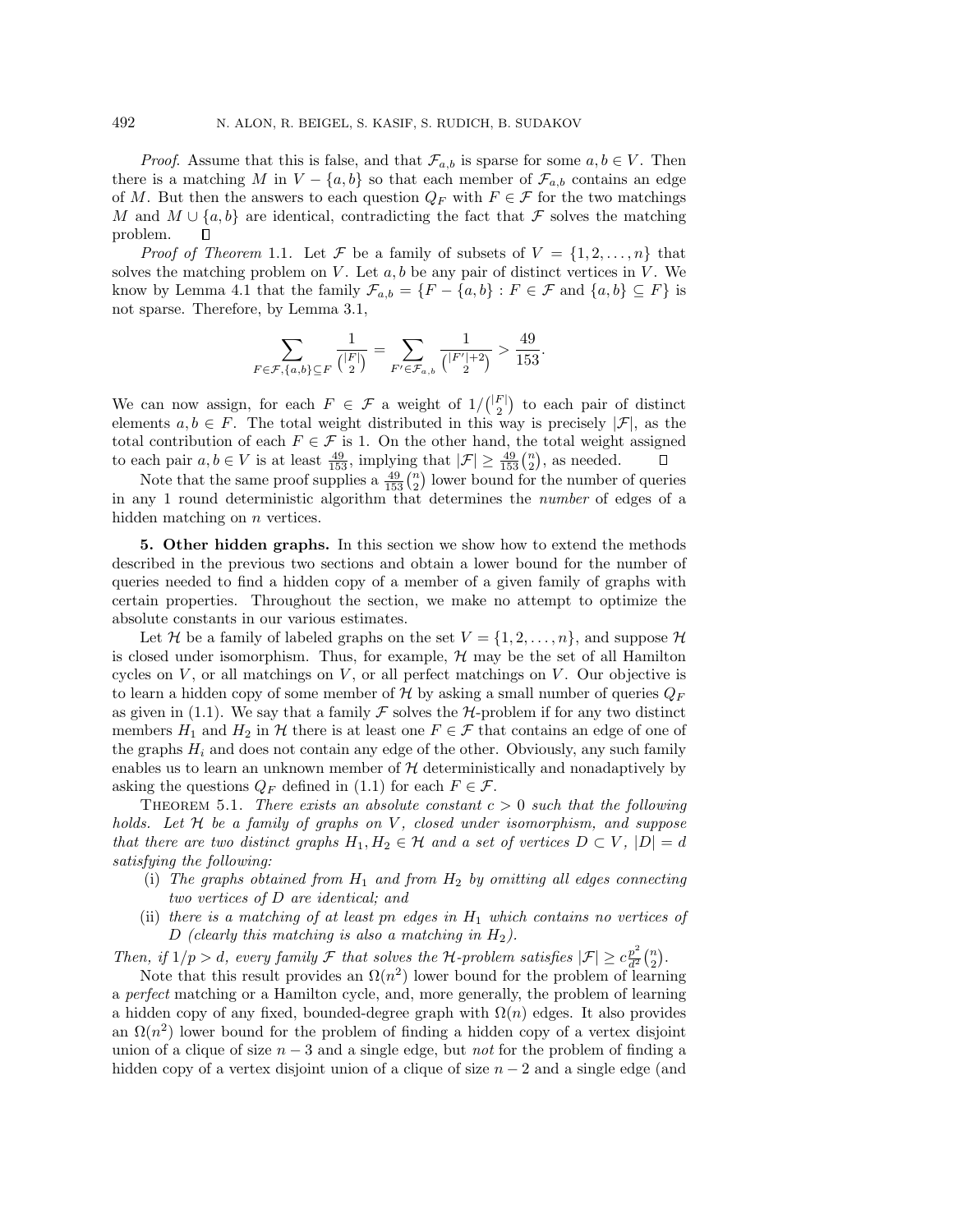indeed it is easy to see that  $O(n)$  queries suffice for the latter problem).

A family  $\mathcal F$  of subsets of V is *p-sparse* if there is a collection of at most pn pairwise disjoint pairs of members of V such that each  $F \in \mathcal{F}$  contains at least one of the pairs. Therefore,  $\mathcal F$  is p-sparse iff there is a matching on V consisting of at most pn edges such that the answer to each query  $Q_F$  for  $F \in \mathcal{F}$  is "yes."

LEMMA 5.2. There is an absolute constant  $c_1 > 0$  such that every family F of subsets of V of weight at most  $c_1p^2$  is p-sparse.

*Proof.* Let  $V_1$  be a random subset of V obtained by picking each  $v \in V$ , randomly and independently, to lie in  $V_1$  with probability p. As the expected size of  $V_1$  is pn, it follows that with probability at least one-half, its size is at most  $2pn$ . For each set  $F \in \mathcal{F}$ , the expected size of  $F \cap V_1$  is clearly  $p|F|$ , and as this size is a binomial random variable, it follows, by the standard estimates for binomial distributions (see, e.g., [1, Appendix A, Theorem A.1.13], that the probability that it is less than  $p|F|/2$ does not exceed  $e^{-p|F|/8}$ . Since the weight of  $\mathcal F$  is at most  $c_1p^2$  for some (small)  $c_1$ , we conclude that each set in F is of size at least, say,  $100/p$ . As  $e^{-px/8} < 1/p^2\binom{x+2}{2}$  for all  $x > 100/p$ , it follows that the probability that there is some set  $F \in \mathcal{F}$  such that  $|F \cap V_1| < p|F|/2$  is smaller than  $\frac{w(\mathcal{F})}{p^2} \leq c_1 < 1/2$ . Therefore, there exists a set  $V_1 \subset V$ of cardinality at most 2pn so that  $|F \cap V_1| \geq p|F|/2$  for all  $F \in \mathcal{F}$ . As  $|F| > 100/p$ for each  $F \in \mathcal{F}$ , this implies that the weight of the family  $\mathcal{F}_1 = \{F \cap V_1 : F \in \mathcal{F}\}\$ is at most, say,  $\frac{8}{p^2}w(\mathcal{F}) \leq 8c_1 < 49/153$  (assuming  $c_1$  is sufficiently small). By Lemma 3.1,  $\mathcal{F}_1$  is sparse, and as  $|V_1| \leq 2pn$ , it follows that  $\mathcal F$  is p-sparse.  $\Box$ 

LEMMA 5.3. Let  $\mathcal{H}, V, n, d, and p$  be as in Theorem 5.1. Let  $\mathcal{F}$  be a family of subsets of  $V = \{1, 2, ..., n\}$  that solves the H-problem. Then, for every subset  $D \subset V$ ,  $|D| = d$ , the family  $\mathcal{F}_D = \{F - D : F \in \mathcal{F}, |F \cap D| \geq 2\}$  is not p-sparse.

*Proof.* Assume this is false, and suppose  $\mathcal{F}_D$  is p-sparse for some  $D' \subset V$ ,  $|D'| = d$ . Then there is a matching M of size at most pn in  $V - D'$  so that each member of  $\mathcal{F}_{D'}$ contains an edge of  $M$ . The matching  $M$  can be completed to a graph with no edges in D' which is isomorphic to the graph obtained from  $H_1$  (or  $H_2$ ) by omitting the edges inside  $D$ , where the isomorphism maps  $D$  onto  $D'$ . It is now possible to extend this graph to a copy of  $H_1$ , or to a copy of  $H_2$ , only by adding edges inside  $D'$ . But then the answers to each question  $Q_F$  with  $F \in \mathcal{F}$  for these two distinct members of  $H$  are identical, contradicting the fact that  $F$  solves the  $H$ -problem.

*Proof of Theorem* 5.1. Let F be a family of subsets of  $V = \{1, 2, ..., n\}$  that solves the  $H$ -problem. By Lemmas 5.2 and 5.3, for every set  $D$  consisting of  $d$  vertices of V, the weight of the family  $\mathcal{F}_D = \{F - D : F \in \mathcal{F}, |F \cap D| \geq 2\}$  is at least  $c_1p^2$ . We claim that

$$
\sum_{F \in \mathcal{F}, |F \cap D| \ge 2} \frac{1}{\binom{|F|}{2}} \ge c_2 p^2
$$

for every D as above (and for an appropriately chosen  $c_2 > 0$ ). Indeed, if there is a set  $F \in \mathcal{F}$  of size at most, say,  $10/p$ , that intersects D in at least 2 elements, this follows immediately. Otherwise, by the assumption that  $1/p > d$ ,

$$
\frac{1}{\binom{|F|-d+2}{2}}\leq 2\frac{1}{\binom{|F|}{2}},
$$

and the claim follows from the fact that the weight of  $\mathcal{F}_D$  is at least  $c_1p^2$ .

If D is a random subset of d vertices of V, then for every  $F \in \mathcal{F}$ , the probability that  $|D \cap F| \geq 2$  is at most  $\binom{d}{2}\binom{|F|}{2}\binom{n}{2}$ . It follows that the expected value of the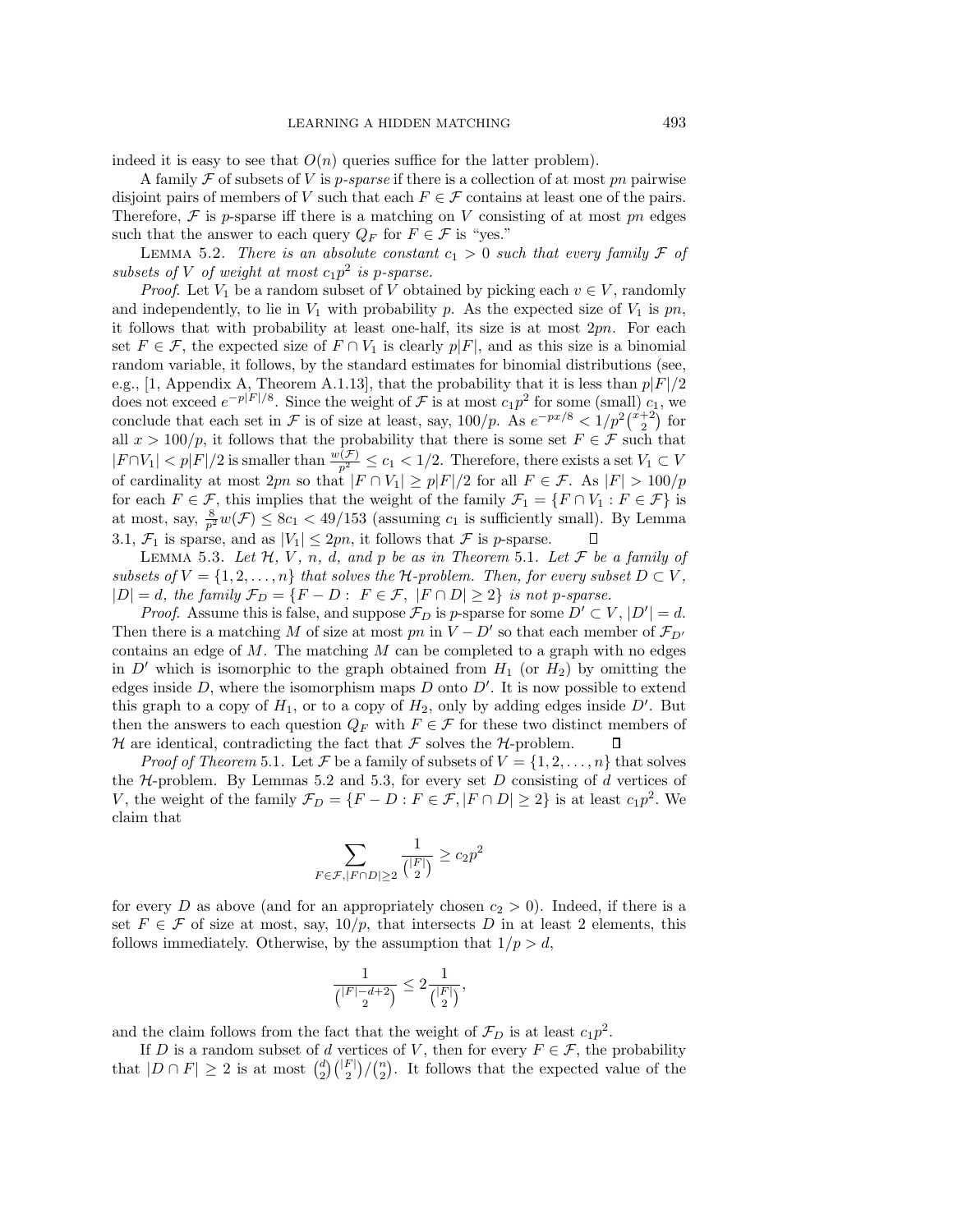random variable

$$
\sum_{F \in \mathcal{F}, |F \cap D| \geq 2} \frac{1}{\binom{|F|}{2}}
$$

is at most  $\binom{d}{2}|\mathcal{F}|/\binom{n}{2}$ , and as this random variable is always at least  $c_2p^2$ , the desired result follows.

**6. An upper bound for the fully nonadaptive case.** In this section we show how to design families of size  $(\frac{1}{2} + o(1))\binom{n}{2}$  to solve the matching problem on n vertices. It will be helpful if we first generalize the matching problem. We say that a family  $\mathcal F$  of cliques contained in G solves the matching problem on G if for any two distinct matchings contained in G there is at least one clique in  $\mathcal F$  that contains an edge of one of the matchings and does not contain any edge of the other. (Note, for example, that if G is triangle free, then  $\mathcal F$  must be a set of edges.) The matching problem on n vertices is thus the same as the matching problem on  $K_n$ . Let  $f(G)$ denote the size of the smallest family that solves the matching problem on G.

Throughout this section, let  $E(H)$  denote the edge set of a graph H, and let  $gcd(H)$  denote the greatest common divisor of the degrees of all vertices in H.

THEOREM 6.1 (Wilson [10]). For every graph  $H$  there exists a constant  $N$  such that for all  $n \geq N$ ,  $K_n$  is the union of  $\binom{n}{2}/|E(H)|$  pairwise edge-disjoint graphs isomorphic to H iff  $\binom{n}{2}$  is divisible by  $|E(H)|$  and  $n-1$  is divisible by  $gcd(H)$ .

COROLLARY  $6.2$ . For every fixed graph  $H$ ,

$$
f(K_n) \le \frac{f(H)}{|E(H)|} \binom{n}{2} + O(n).
$$

Furthermore, for fixed H, the solution to the matching problem for  $K_n$  is constructive.

*Proof.* By Wilson's theorem,  $K_n$  is the union of  $\binom{n}{2}/|E(H)|$  graphs isomorphic to H. Solve the matching problem in each of those graphs with a family of size  $f(H)$ .

We say that a family  $\mathcal F$  determines the status of an edge e if for every pair of matchings  $M_1, M_2$  such that  $e \in M_1$  and  $e \notin M_2$  there is at least one clique  $\mathcal F$  that contains an edge of one of the matchings and does not contain any edge of the other. The reader may easily verify the following lemma.

LEMMA 6.3 (two-thirds). Let  $a, b, c, x$  be four distinct vertices. Assume that  $\mathcal F$ determines the status of  $\{a, b\}$  and  $\{b, c\}$ . If F contains the two triangles  $\{a, b, x\}$  and  ${b, c, x}$ , then F also determines the status of  ${a, x}$ ,  ${b, x}$ , and  ${c, x}$ .

We note in passing that one may easily apply the two-thirds lemma to obtain a solution of size  $\frac{2}{3} {n \choose 2} + O(n)$ .

DEFINITION 6.4 ( $\text{HEX}_s^+$ ). Let  $s \geq 1$ . Tile a hexagon having side length s with unit equilateral triangles. Add one more vertex  $Z$  and edges from  $Z$  to every vertex in the tiling. Call the resulting graph  $\text{HEX}^+_s$ .

The tiling above, depicted in Figure 6.1, contains  $v = 3s^2 + 3s + 1$  vertices,  $e = 9s^2 + 3s$  edges, and  $f = 6s^2$  triangles. Therefore the graph  $\text{HEX}_{s}^{+}$  contains  $v + e = 12s^2 + 6s + 1$  edges. We solve the matching problem on  $\text{HEX}_s^{\dagger}$  with the following tests:

**Tetrahedra**  $T \cup \{Z\}$  for every triangle T in the tiling.

**Boundary** every boundary edge of the tiling, and every edge from Z to a point on the boundary.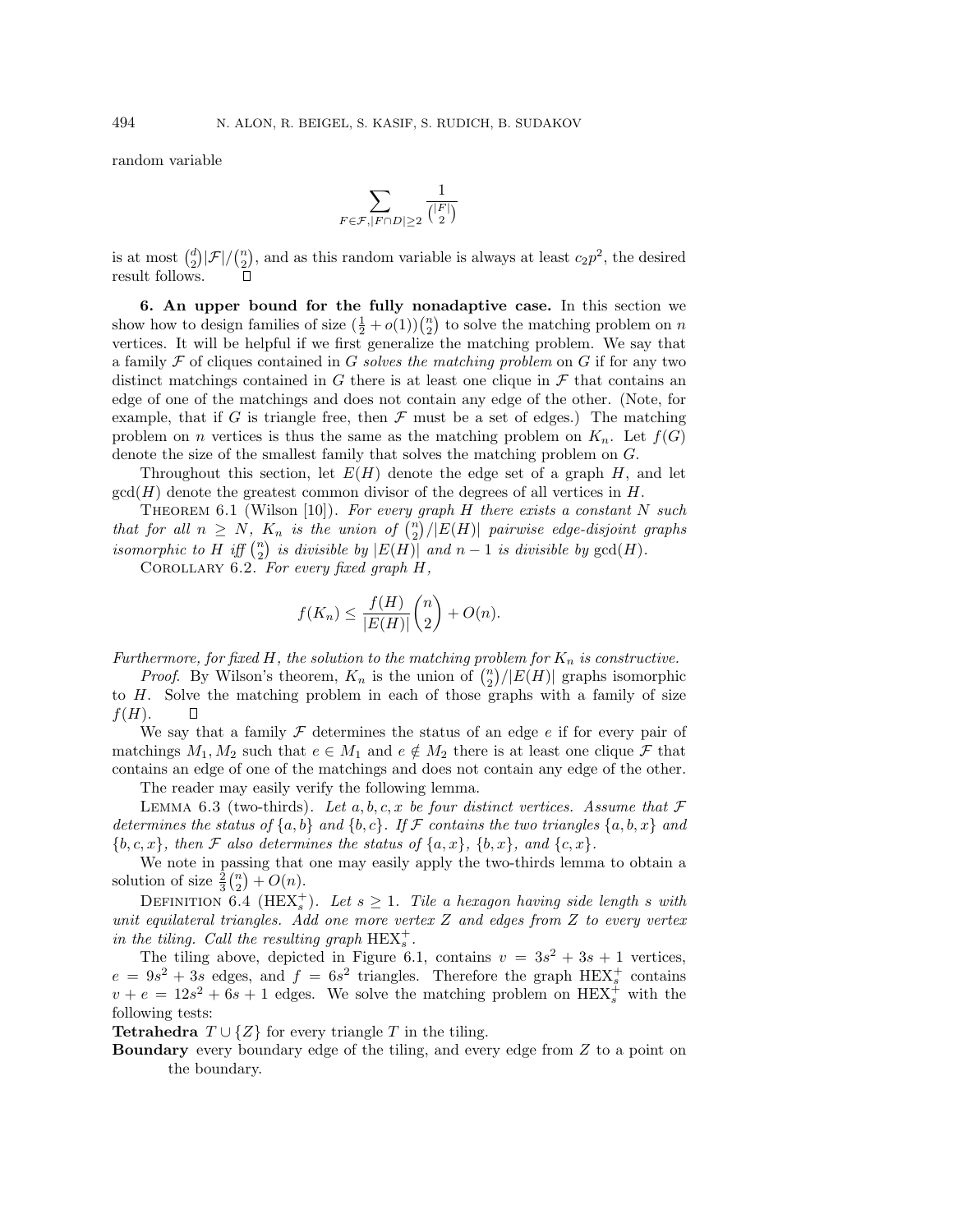

FIG. 6.2. Locate Z's mate (if it exists).

As a warm-up, let us see why these tests suffice, assuming that  $Z$  is unmatched. In this case, the tetrahedra queries are equivalent to triangles, and we just apply the two-thirds lemma repeatedly, starting at the boundary of the tiling.

Now let us see why these tests suffice in general. Try the following cases in order. Case 1. For some Y on the boundary of the tiling,  $ZY \in M$ . This edge is tested,

so we know  $ZY \in M$ . Finish as in the warm-up. Case 2. For some Y in the interior of the tiling,  $ZY \in M$ . In this case all six tests containing  $Y$  say yes (see Figure 6.2). Call that the 6-triangle property for  $Y$ . If only one point has the 6-triangle property, then we know that that point is matched to Z. If three distinct points have the 6-triangle property, it is easy to check that

they must be adjacent in a straight line, and the middle one must be matched to Z. Consequently, no more than three points can have the 6-triangle property. In either of those subcases we finish as in the warm-up (see Figures 6.3 and 6.4).

If exactly two points have the 6-triangle property, then they must be adjacent; we proceed as in the warm-up until we reach the 10 triangles containing those two points. With the aid of the tests already performed, a simple case analysis tells us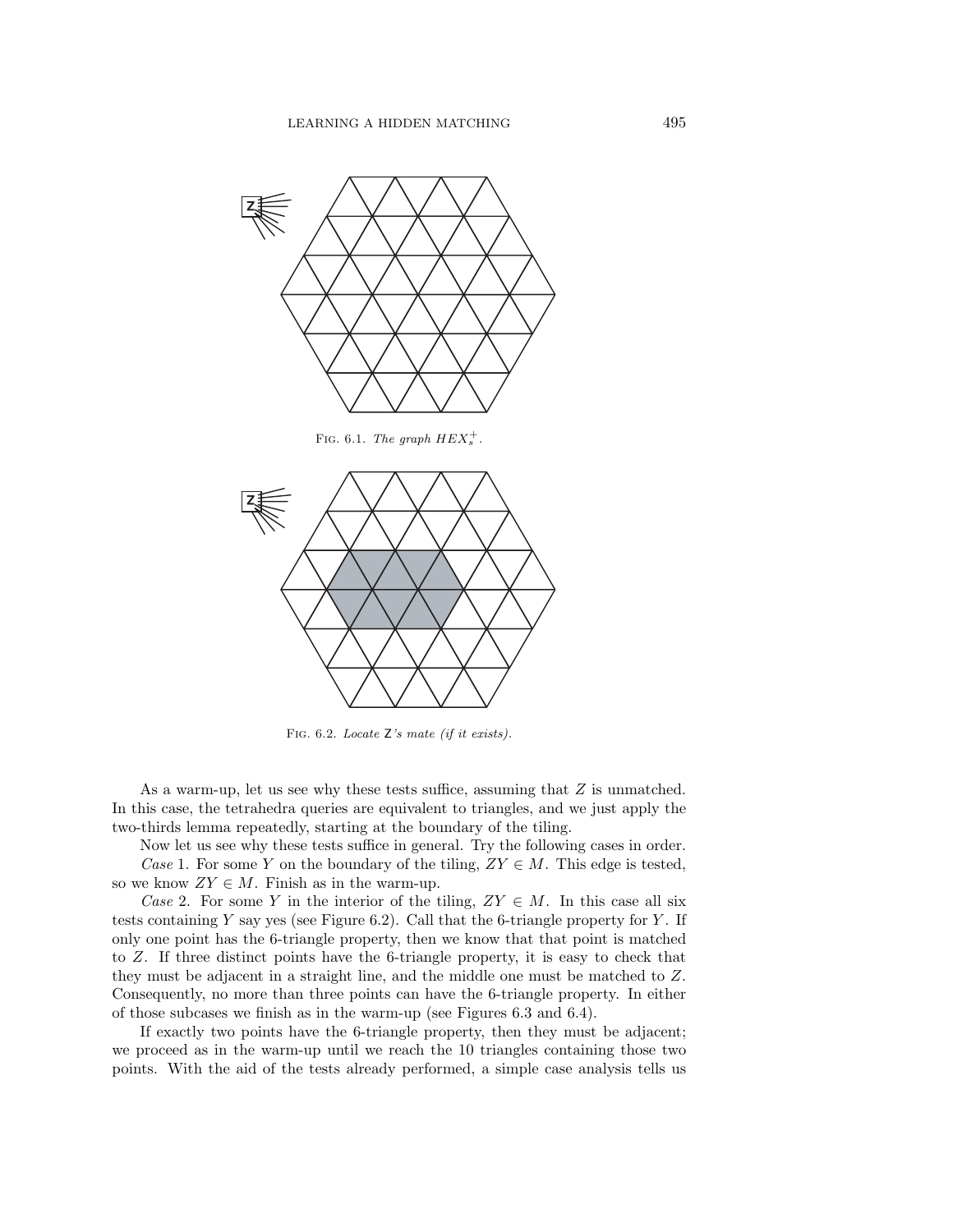

Fig. 6.3. Test corners using Lemma 6.3.



Fig. 6.4. Continue, using Lemma 6.3.

which point is matched to Z.

Case 3. For all Y in the tiling,  $ZY \notin M$ . Then no point has the 6-triangle property, so we know that  $Z$  is unmatched. Proceed as in the warm-up.

The total number of tests is  $f + 12s = 6s^2 + 12s$ . The ratio of tests to edges is

$$
(6s2 + 12s)/(12s2 + 6s + 1) = \frac{1}{2} + \frac{18s - 1}{24s2 + 12s + 2}.
$$

Combining this with the corollary of Wilson's theorem, we see that  $f(K_n) = (1/2 +$  $O(1/s)\binom{n}{2}$ . Letting s be a slowly growing function of n, we obtain the following.

COROLLARY 6.5.

$$
f(K_n) \le \left(\frac{1}{2} + o(1)\right) \binom{n}{2}.
$$

**7. Probabilistic nonadaptive algorithms.** In this section we present a very efficient randomized algorithm for the matching problem. The simplest version of the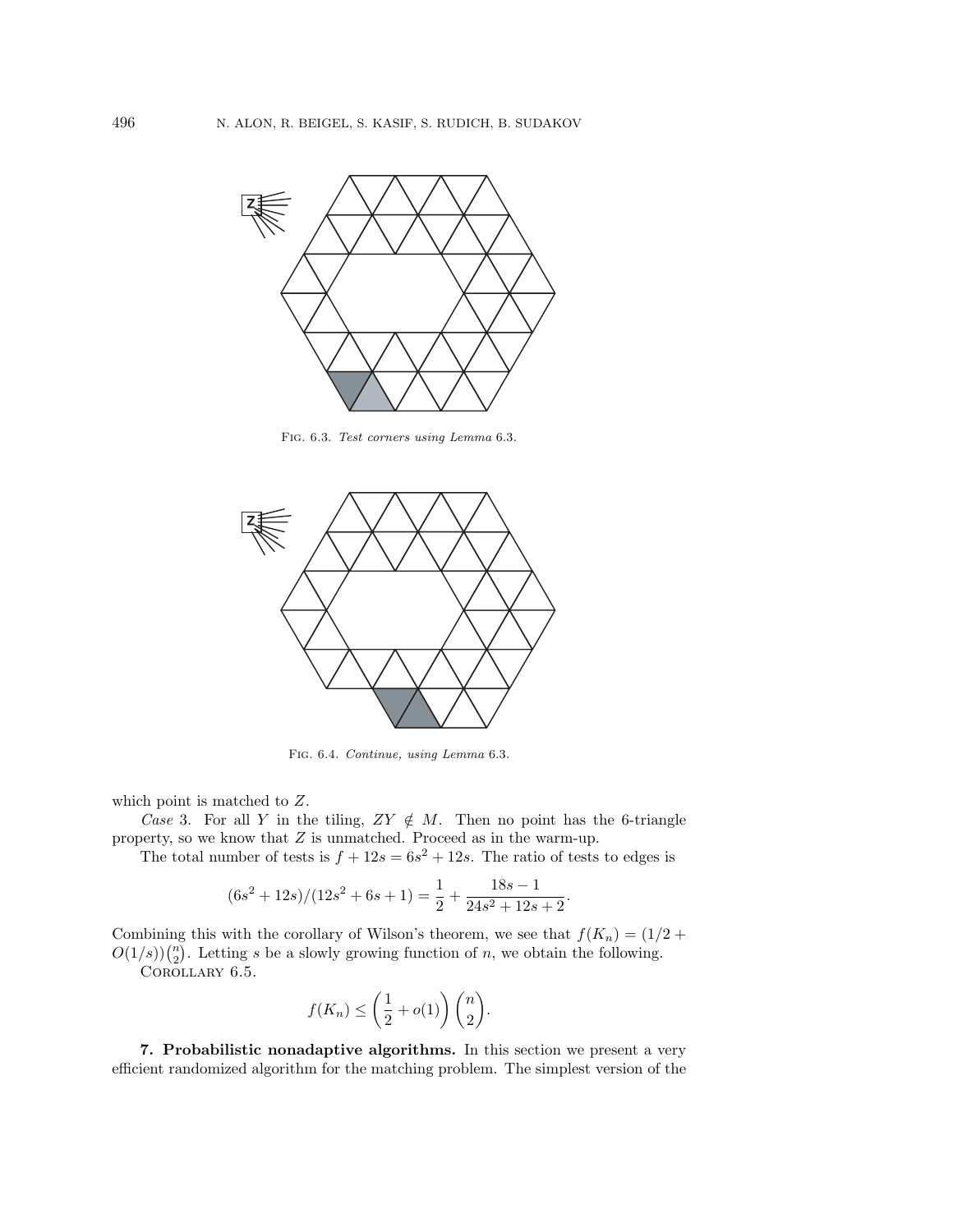algorithm queries  $bn \log n$  random subsets of size  $c\sqrt{n}$  each. The analysis below shows that for an appropriate choice of  $b$  and  $c$ , the algorithm solves, with high probability, the matching problem in one round. Since we believe that this algorithm and some of its variants may be of practical interest, we do make here some efforts to optimize the absolute constant obtained in the estimate for the total number of queries. It turns out that in order to improve the constant, it is better to ask the queries according to randomly shifted (modified) projective planes. The details follow. For completeness, we include a brief description of the relevant properties of finite projective planes. A projective plane  $PG(2, p)$  of order p consists of  $p^2 + p + 1$  points and  $p^2 + p + 1$ lines. Each line contains exactly  $p + 1$  points and each point lies in precisely  $p + 1$ lines. Every two distinct points are contained in a unique common line, and every two distinct lines intersect in a unique common point. Such a plane exists for every prime power  $p$  and can be constructed by the following simple algebraic description. Let  $B$ denote the set of all nonzero vectors  $\bar{x} = (x_0, x_1, x_2)$  of length 3 over the finite field  $GF(p)$ , and define an equivalence relation on B by calling two vectors equivalent if one is a multiple of the other by an element of the field. The points of  $PG(2, p)$  as well as the hyperplanes can be represented by the equivalence classes of B with respect to this relation, where a point  $\bar{x} = (x_0, x_1, x_2)$  lies in the hyperplane  $\bar{y} = (y_0, y_1, y_2)$ iff their inner product  $\langle x, y \rangle = x_0 y_0 + x_1 y_1 + x_2 y_2$  over  $GF(p)$  is zero. More details about projective planes can be found, for example, in [8].

Procedure RPP: Testing according to a random projective plane. We assume now that  $n = p^2 + p + 1$  for some prime p. Testing according to a random projective plane consists of the following: Randomly permute our  $n$  vertices and identify them with the points of the projective plane  $P$  of order  $p$ . Perform one test for each line.

Now consider a pair  $(x, y)$ . Exactly one line in P contains x and y. The probability that that line contains no (other) edge of  $M$  is at least the value of this probability when the matching is perfect and  $xy$  is not a matching edge. It is not difficult to see that in this case, the probability is precisely

$$
\frac{(n-4)(n-6)\dots(n-2p)}{(n-2)(n-3)\dots(n-p)}.
$$

Indeed, the number is the number of ways to choose an ordered set of the other  $p-1$ points of the line (besides x and  $y$ ) without containing any matching edge, as after i points (including x and y) have already been chosen, there are  $n - 2i$  possibilities for choosing the next point, which has to be different from the chosen points and their mates. The denominator is the total number of possibilities for choosing an ordered set of  $p-1$  points. The last expression is at least

$$
e^{-(1-o(1))\frac{p^2}{2n}} = e^{-1/2}(1-o(1)).
$$

Testing according to d log n random projective planes. Perform procedure RPP  $d \log n$  times independently in parallel, for some real number d. The probability that every line containing x and y contains an edge of  $M$  (other than possibly  $(x, y)$ ) is at most  $\pi(d) = ((1 - e^{-1/2})^d (1 + o(1)))^{\log n}$ . If we choose  $d = (1 +$  $o(1)$ ) ln 2/ ln  $(1/(1-e^{-1/2})) \approx 0.74$ , then  $\pi(d) \leq 1/n$ .

Consequently, those tests suffice to identify all but  $n/2$  nonmatching edges on average. Those remaining nonedges and all matching edges can be identified in a second round with only  $n$  tests. Thus we have a 2-round algorithm for the matching problem that makes an expected number of approximately 0.74n log n tests and makes no errors.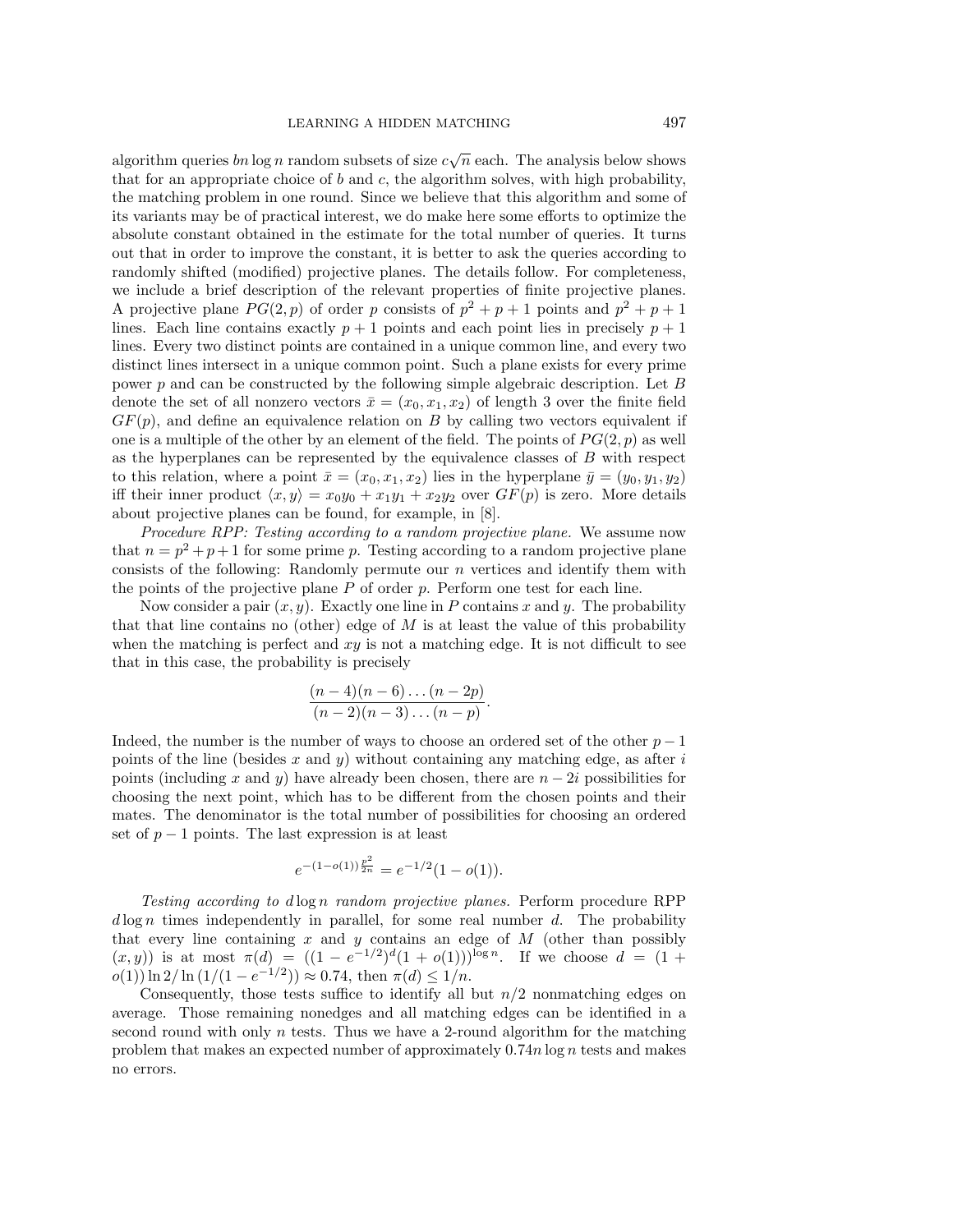If we choose d twice as large, i.e.,  $d = 2 \ln 2 / \ln (1/(1 - e^{-1/2})) + \epsilon$  for some arbitrarily small  $\epsilon$  (say  $d \approx 1.49$ ), then  $\pi(d) = o(1/n^2)$ . Consequently, those tests suffice to identify all nonmatching edges with high probability. Once we have identified all nonedges, the same reasoning shows that all the matching edges are identified with high probability as well. Thus we have a 1-round algorithm for the matching problem that makes an expected number of approximately  $1.49n \log n$  tests and makes no errors.

Point doubling. These constants can be improved. When every vertex is in the same number of tests, the ideal test size is approximately  $\sqrt{(2 \ln 2)n}$ , but there are no designs like the projective plane with sets of size greater than  $\sqrt{n}$ . Fortunately, we do not need every pair of points to belong to exactly one set. It suffices to construct designs in which every pair of points belongs to at least one set, provided that we do not generate too many sets in the process. This can be accomplished rather easily by randomly "doubling" some of the points in the projective plane. We double a point x by adding a new point  $x'$  to each line that contains x.

To be precise, we assume now that  $n = \lfloor (2 \ln 2)m \rfloor$ , where  $m = p^2 + p + 1$  and p is prime. We start with the projective plane of order p and double  $[(2 \ln 2 - 1)m]$ randomly chosen points. This results in n points. We still have  $m \approx n/(2 \ln 2)$  lines. By standard estimates, with high probability each of those lines has approximately  $2 \ln 2\sqrt{m} \approx \sqrt{(2 \ln 2)n}$  points.

Now, let us look at a single design and a single pair of points  $x, y$ . Consider a "line" containing  $x$  and  $y$ . (If  $x$  and  $y$  are not the duplicates of a single point, there is one such line; otherwise, there are  $p + 1$  such lines, and then it suffices to consider one of them.) Let  $t \approx \sqrt{(2 \ln 2)n}$  be the number of points on this line. The probability that it contains no (other) edge of  $M$ —besides, possibly,  $xy$ —is, by the same reasoning described above, at least

$$
\frac{(n-4)(n-6)\dots(n-2t+2)}{(n-2)(n-3)\dots(n-t+1)} = e^{-(1+o(1))\frac{t^2}{2n}} = (1/2)(1+o(1)).
$$

Now take  $d \log n$  random projective planes with doubled points of the type above. The probability that every "line" containing  $x$  and  $y$  contains an edge of  $M$  (other than possibly  $(x, y)$  is at most  $\pi'(d) = ((1/2)^d (1 + o(1)))^{\log n}$ . Thus  $\pi'(1 + o(1)) = 1/n$ and  $\pi'(2 + o(1)) = 1/n^2$ . Since each design contains approximately  $n/(2 \ln 2)$  "lines," we obtain the following.

THEOREM 7.1. The matching problem on n vertices can be solved by probabilistic algorithms with the following parameters:

- 2 rounds and  $\left(\frac{1}{2 \ln 2}\right) n \log n (1 + o(1)) \approx 0.72 n \log n$  tests;
- 1 round and  $(1/\ln 2)n \log n(1 + o(1)) \approx 1.44n \log n$  tests.

Note that the algorithms make no errors in the sense that when we get the answers we know which edges are matching edges and which are not. With high probability, we get all the information in the 1-round algorithm; in the rare event we do not, we know it, and we can make an additional set of queries for all the edges whose status has not been determined. In the 2-round algorithm we always get all the information, but with positive probability we will have to ask more than  $n$  queries in the second round.

Note also that the algorithms described here can be easily modified to find a hidden copy of any graph with  $O(n)$  edges and with maximum degree  $O(\sqrt{n})$  in one randomized round, using  $O(n \log n)$  queries.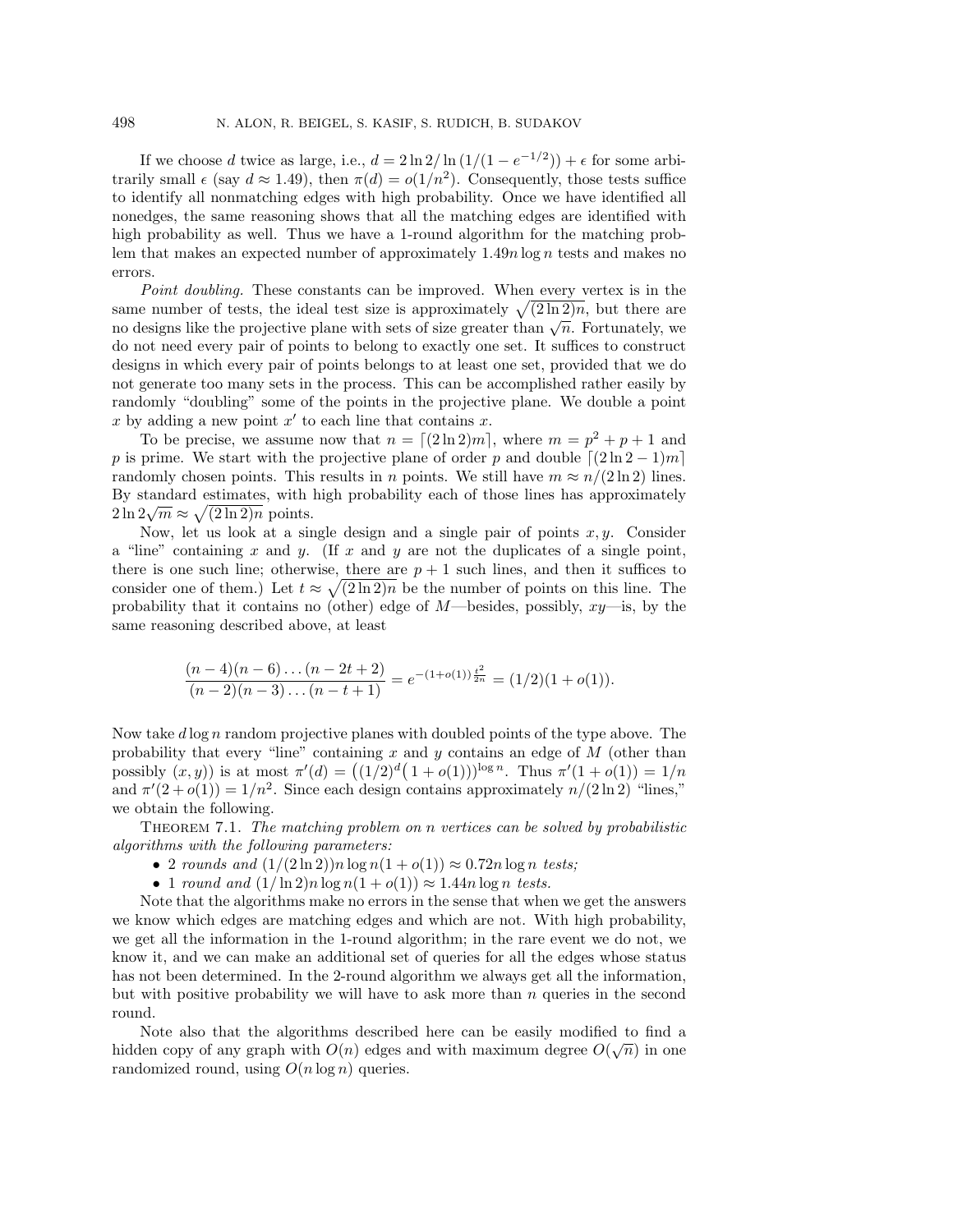**8. Deterministic** *k***-round algorithms.** In this section we present deterministic k-round algorithms that make at most  $O(n^{1+1/(2(k-1))}\text{polylog} n)$  queries per round. In the special case  $k = 2$ , we do not need the polylogn factor. All of our deterministic algorithms are constructive.

A lemma about the chromatic number of the graph consisting of all edges contained in half the lines of a projective plane will allow us to reduce the general problem to a bipartite matching problem. The lemma, which may be interesting in its own right, is proved by considering the eigenvalues of the plane's incidence matrix.

LEMMA 8.1 (coloring). Let P be a finite projective plane with n points. Obtain  $Q$ by deleting at least  $n/2$  of P's lines. Let  $G = (V, E)$ , where V is P's point set and E consists of all pairs  $(x, y)$  such that there is a line in Q containing both x and y. Then G is  $\sqrt{n} \ln n(1+o(1))$  colorable using color classes of size less than  $\sqrt{n}$ . Furthermore such a coloring can be found in time polynomial in n.

*Proof.* The basic idea in the proof of this lemma is as follows. Consider a set  $B$ *Troof.* The basic idea in the proof of this lemma is as follows. Consider a set *B* of points. On average, a line will contain about  $|B|/\sqrt{n}$  points. We will show that if B is not very small, then most lines contain at least half that number of points. This will allow us to greedily choose our color classes from among the lines that were deleted from P. We need the following lemma, whose proof is essentially identical to that of Lemma 9.2.4 of [1].

LEMMA 8.2. Let  $G = (U, V; E)$  be a d-regular bipartite graph with classes of vertices U and V of size n each. Let  $A = (A_{u,v} : u \in U, v \in V)$  be the (bipartite) adjacency matrix of G given by  $A_{u,v} = 1$  iff  $uv \in E$ , and  $A_{u,v} = 0$  otherwise. Suppose, further, that every eigenvalue of  $A<sup>t</sup>A$  except the largest (which is  $d<sup>2</sup>$ ) is at most  $\lambda<sup>2</sup>$ . Then, for every  $B \subseteq V$ ,

$$
\sum_{u\in U} \left( |N(u) \cap B| - d\frac{|B|}{n} \right)^2 \leq \lambda^2 |B| \left( 1 - \frac{|B|}{n} \right).
$$

Let P be a projective plane of order p. Thus it has  $n = p^2 + p + 1$  points. Let G be the incidence graph of  $P$ , i.e., the bipartite graph with classes of vertices  $U$  and V, with  $|U| = |V| = n$ , in which V is the set of points and U is the set of lines, where uv is an edge iff the line u contains the point v. If A is the adjacency matrix of  $G$ , then  $A<sup>t</sup>A$  is a matrix in which all diagonal entries are  $p+1$  and all other entries are 1. Consequently, the largest eigenvalue of  $A<sup>t</sup>A$  is  $(p+1)<sup>2</sup>$  and all its other eigenvalues are equal to p. It follows that for every set of points  $B \subset U$ , we can bound the number of lines v containing less than  $\frac{d|B|}{2n}$  points of B by the above lemma. Namely,

$$
\left| \left\{ v \in V : |N(v) \cap B| < \frac{d}{2} \frac{|B|}{n} \right\} \right| < \frac{4\lambda^2}{d^2} \frac{n^2}{|B|} \\
= \frac{4p}{(p+1)^2} \frac{n^2}{|B|} \\
\leq \frac{4n^{3/2}}{|B|}.
$$

Therefore, if  $|B| > 10\sqrt{n}$ , then every set consisting of 0.4*n* lines contains a line that contains at least  $\frac{\sqrt{n}}{2}$  $\frac{|B|}{n} = \frac{|B|}{2\sqrt{n}}$  elements of B. Now we are in a position to prove the following.

COROLLARY 8.3. Every set S consisting of at least  $0.4n$  lines contains a subset consisting of at most  $\sqrt{n} \ln n$  lines covering all but at most  $10\sqrt{n}$  points.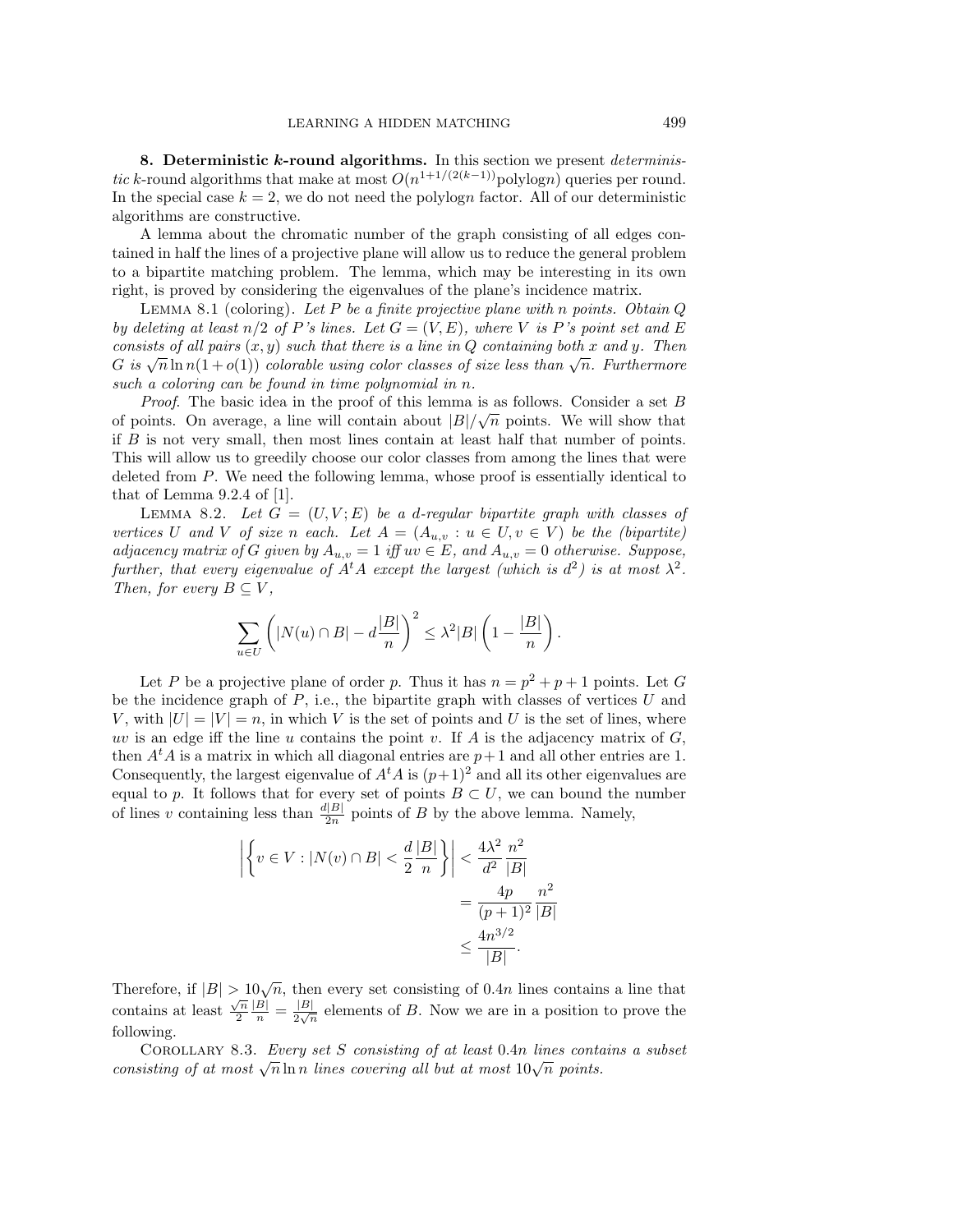*Proof.* Initially, let  $B = V$ . As long as  $|B| \geq 10\sqrt{n}$ , we may choose a line in S that contains at least a  $\frac{1}{2\sqrt{n}}$  fraction of the points in B and then remove those points from B. After at most  $2\sqrt{n}\ln[n/(10\sqrt{n})]<\sqrt{n}\ln n$  iterations, we will have reduced B to size at most  $10\sqrt{n}$ .

To complete the proof of the coloring lemma, we take our set of lines to be the ones deleted from P. Our color classes are the  $\sqrt{n} \ln n$  lines promised by the preceding corollary as well as the  $10\sqrt{n}$  singletons not covered by those lines. If a point belongs to more than one of those lines, then we can choose its color class arbitrarily from among them. Л

LEMMA 8.4 (first bipartite). Assume that  $M$  is a nonempty matching on  $V$ . Let V be the disjoint union of L and R, where  $|R| \geq 2$ , and assume we know that neither  $L$  nor  $R$  contains an edge of  $M$ . We can learn  $M$  with a k-round algorithm that makes at most  $|M||L|^{1/k} \log |R|$  tests per round.

*Proof.* The proof is by induction on k. If  $k = 1$ , then we can perform a parallel binary search for each element of  $L$  to find its match, if any, in  $R$ . The number of tests performed is  $|L| \log |R|$ .

Now let  $k \geq 2$  and assume we have a  $(k-1)$ -round algorithm that makes at most  $|M||L|^{1/(k-1)}$  log |R| tests per round. Let  $t = |L|^{1/k}$ . Partition L into t pieces  $L_1,\ldots,L_t$  of size  $|L|/t$ . In round 1, test  $L_i\cup R$  for each i. At most  $|M|$  of those sets can contain an edge, say  $L_{i_1} \cup R, \ldots, L_{i_m} \cup R$ , where  $m \leq |M|$ . Apply the inductive hypothesis to the matching problems on those m sets. Let  $e_i$  denote the number of edges in  $L_{i_j}$ . The number of tests per round is at most

$$
\sum_{j} e_j (|L|/t)^{1/(k-1)} \log |R| = |M||L|^{1/k} \log |R| \qquad \Box
$$

LEMMA 8.5 (second bipartite). Assume that  $M$  is a nonempty matching on  $V$ . Let V be the disjoint union of L and R, and assume we know that neither L nor R contains an edge of M. Let c be a real number such that  $0 < c < 1$ ,  $c|L|^{1/k} \geq 1$ . Let  $k \geq 2$ . We can learn M with a k-round algorithm that makes at most  $c|L|^{1/k}$  tests in the first round and at most  $|M||L|^{1/k} \log |R|/c^{1/(k-1)}$  tests in each subsequent round.

*Proof.* Let  $t = c|L|^{1/k}$ . Partition L into t pieces  $L_1, \ldots, L_t$  of size  $|L|/t$ . In round 1, test  $L_i \cup R$  for each i. At most |M| of those sets can contain an edge, say  $L_{i_1} \cup R, \ldots, L_{i_m} \cup R$ , where  $m \leq |M|$ . Apply the first bipartite lemma to the matching problems on those m sets. Let  $e_j$  denote the number of edges in  $L_{i_j}$ . The number of tests performed in round 1 is  $t = c|L|^{1/k}$ , and in each subsequent round it is at most

$$
\sum_j e_j (|L|/t)^{1/(k-1)} \log |R| = |M||L|^{1/k} \log |R|/c^{1/(k-1)} \qquad \Box
$$

THEOREM 8.6. For  $3 \leq k \leq \log n$ , there is a deterministic k-round algorithm for the matching problem that asks  $O(n^{1+1/(2(k-1))}(\log n)^{1+1/(k-1)})$  queries per round.

*Proof.* After adding  $o(n)$  virtual unmatched points we may assume that n is of the form  $p^2 + p + 1$ , where p is prime; these virtual points will be omitted from any actual tests. In round 1, construct a projective plane with  $n$  points, and perform one test for each line. Delete every line that contains no edge of the matching. Construct G and its color classes as in the coloring lemma. If  $(x, y) \in M$ , then x and y must belong to distinct color classes of G. For each pair of color classes apply the bipartite lemma with  $c = \log n^{1/(k-1)}/\log n$  and the number of rounds = k – 1. The number